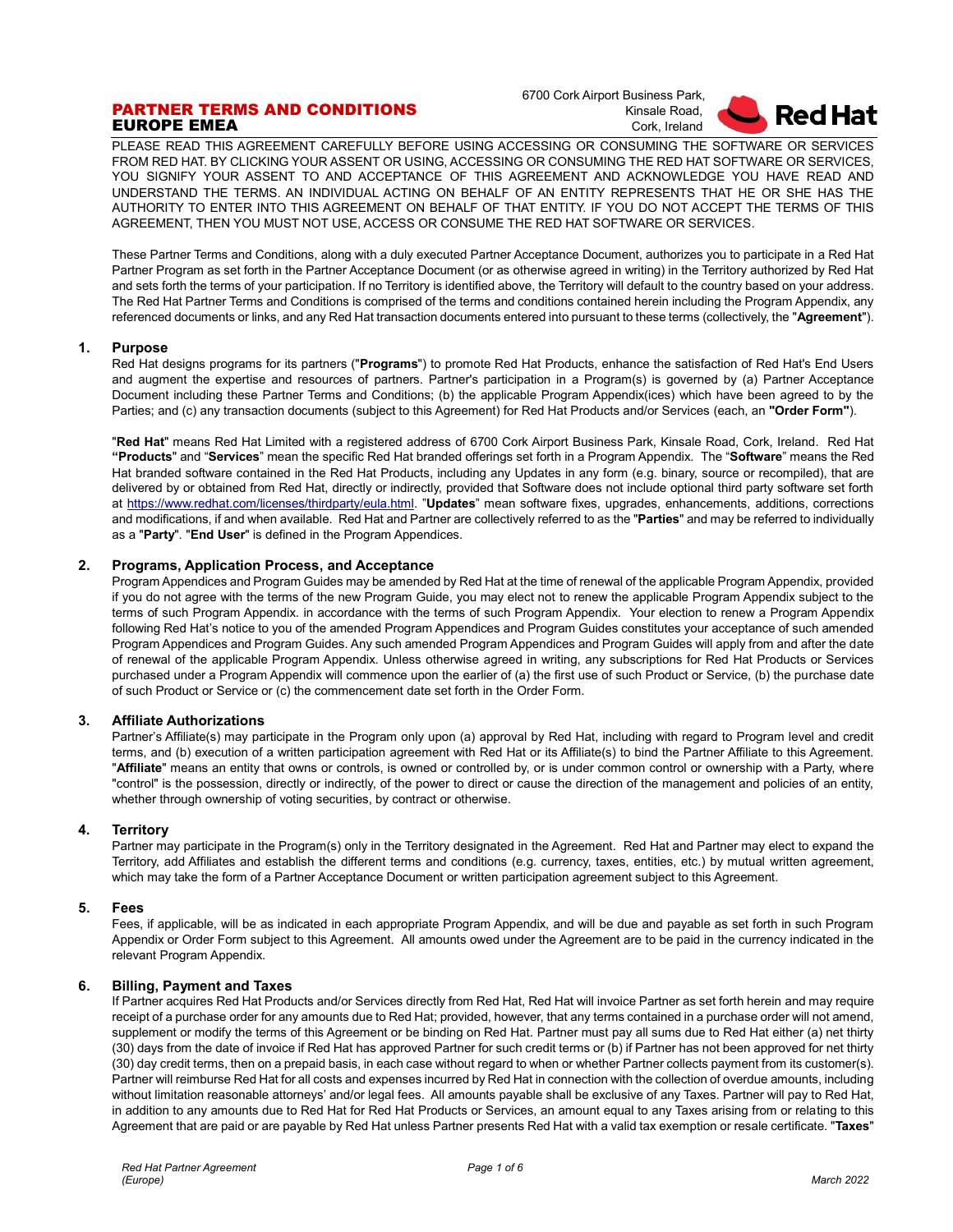means any form of taxation of whatever nature and by whatever authority imposed, exclusive of any taxes based on the net income of Red Hat. In the event of a cross-border transaction, if Partner is required under any applicable law or regulation, domestic or foreign, to withhold or deduct any portion of the payments due to Red Hat, then the sum payable to Red Hat will be increased by the amount necessary for Red Hat to receive an amount equal to the sum it would have received had no withholdings or deductions been made. The Parties will work together in good faith to minimize adverse tax consequences created by cross-border transactions. Any payments more than thirty (30) days past due will be subject to a late fee of one and one-half percent (1½%) per month, or the maximum rate allowable by law, whichever is less.

# **7. Verifications**

During the Term and for at least two (2) years thereafter, Partner will keep and maintain commercially reasonable written records regarding Partner's use and distribution of the Red Hat Products and Services and business activities related to the Program(s) ("**Records**"). Red Hat may, at its own expense, verify the Records to determine Partner's compliance with this Agreement. This verification may take the form of requests for information, documents or records (to which Partner will respond promptly), on-site visits (for which Partner shall grant Red Hat the requisite access), or both. The Parties will act reasonably and cooperate with each other in respect of such verifications. Any on-site visit will occur during regular business hours and will not interfere unreasonably with Partner's business. For an on-site visit, Red Hat will give Partner at least thirty (30) day's prior written notice.

## **8. Trademarks**

- **8.1** The term "**Red Hat Marks"** means the trademarks owned by Red Hat or a Red Hat Affiliate that are set forth in an applicable Program Appendix. Red Hat grants Partner a non-exclusive, non-transferable, royalty-free, revocable license in the Territory and during the Term to use the Red Hat Marks solely in connection with the marketing and distribution of Red Hat Products and/or Services as permitted in this Agreement, without the right to sublicense. Partner agrees to use the Red Hat Marks only as stated in this Agreement, and in doing so, to follow the standards of quality established by Red Hat and to adhere to the trademark usage guidelines found at: <http://www.redhat.com/about/corporate/trademark/guidelines> as amended from time to time and any other trademark terms contained in a Program Appendix (the "**Red Hat Trademark Guidelines**"). Any other use of Red Hat Marks is not permitted. Partner will provide Red Hat with representative samples of the use of Red Hat Marks contained within any materials including web pages, marketing, advertising, promotional and collateral materials ("**Promotional Materials**").
- **8.2** All goodwill created by the use of Red Hat Marks by Partner is for the sole benefit of, and accrues to Red Hat. Partner acquires no right, title or interest in Red Hat Marks or the goodwill associated with them, other than the right to use Red Hat Marks in accordance with this Agreement. Partner will not challenge the validity of Red Hat Marks, nor assist anyone in challenging their validity. Partner agrees not to make any application to register any Red Hat Mark or any domain names containing a Red Hat Mark, and not to use or register any trade name, trademark, service mark, slogan, logo or domain name that is confusingly similar to, or a reference to, any Red Hat trade name, trademark or service mark during or after the Term of this Agreement. Partner may not disparage Red Hat, Red Hat Marks or Red Hat Products and Services.

# **9. Additional Requirements**

- **9.1** Red Hat reserves all rights not expressly granted in this Agreement and all rights not expressly granted to the Red Hat Products and Services (including rights under any trademarks, copyrights, patents or other intellectual property of Red Hat). Partner will not use Red Hat Products or Services to create an offering competitive with Red Hat, directly or indirectly, or, unless specifically permitted in this Agreement, for the benefit of any other person or entity or permit any third party to make such use. If Red Hat determines that any of the Red Hat Products or Services is being used (in whole or in part) by Partner in any way to (a) avoid paying fees that would otherwise be due hereunder, (b) provide Services to third parties outside of the scope of a Program or (c) create revenue without payment of fees to Red Hat for Red Hat Products or Services, Red Hat may immediately suspend performance and/or terminate this Agreement and any Program, and reserves its rights to exercise any and all legal and equitable remedies available to it.
- **9.2** For each Red Hat Product (or Partner product that incorporates a Red Hat Product or Service, in whole or in part) that Partner sells to an End User under a Program Appendix, Partner shall purchase the equivalent Red Hat Product with respect to such conditions as the term (1 or 3 years) and support level. For example, if the End User purchases a one year 24x7 support level Red Hat Enterprise Linux product from Partner, Partner shall purchase a one year Premium (24x7) Red Hat Product from Red Hat. Similarly, Partner is only authorized to resell the complete Red Hat Product it purchased and is not permitted to decouple the Red Hat Product or sell it in parts. For example, Partner will not purchase a one year Red Hat Product from Red Hat and then break it into multiple shorter increments of time for resale. Partner will work with Red Hat to ensure that its resale of Red Hat Products to End Users is consistent with the terms for the Red Hat Products purchased.
- **9.3** Without limiting the generality of Sections 9.1 or 9.2 above, Partner agrees: (i) not to modify the Red Hat Products or Services in any manner unless agreed to by Red Hat in writing and (ii) not to use or resell the Red Hat Products or Services in any manner or for any purpose not permitted by this Agreement, including, without limitation, for Partner's own internal or production use, other than as may be expressly permitted in the applicable Program Appendix or by any applicable mandatory rule of law. For certain Programs and only during the term of the Program, Red Hat may provide Partner with access to non-production, evaluation, development kits and/or not for resale (aka "**NFR**") Red Hat Products for the sole purpose of testing and/or supporting its partners and/or End Users on issues related to Partner's rights and obligations hereunder. Should Partner resell or use its access to such Red Hat Products for Partner's own internal or production use other than as expressly permitted in the applicable Program Appendix, Partner agrees to purchase the appropriate Red Hat Product(s) under Red Hat's standard terms for such resale and/or use, and to pay the applicable fee for all periods. This Agreement establishes the rights and obligations associated with Red Hat's Programs, Products and Services, and is not intended to limit Partner's rights to software code under the terms of an open source license.

## **10. Intellectual Property**

Partner agrees that all trade name, trademark, service mark, copyright, patent, trade secret, domain name and all other intellectual and industrial property rights anywhere in the world, including moral rights, and all applications, provisional applications, registrations, continuations and renewals thereof, and all associated goodwill (present or future) in and to the Red Hat Products and Services, are and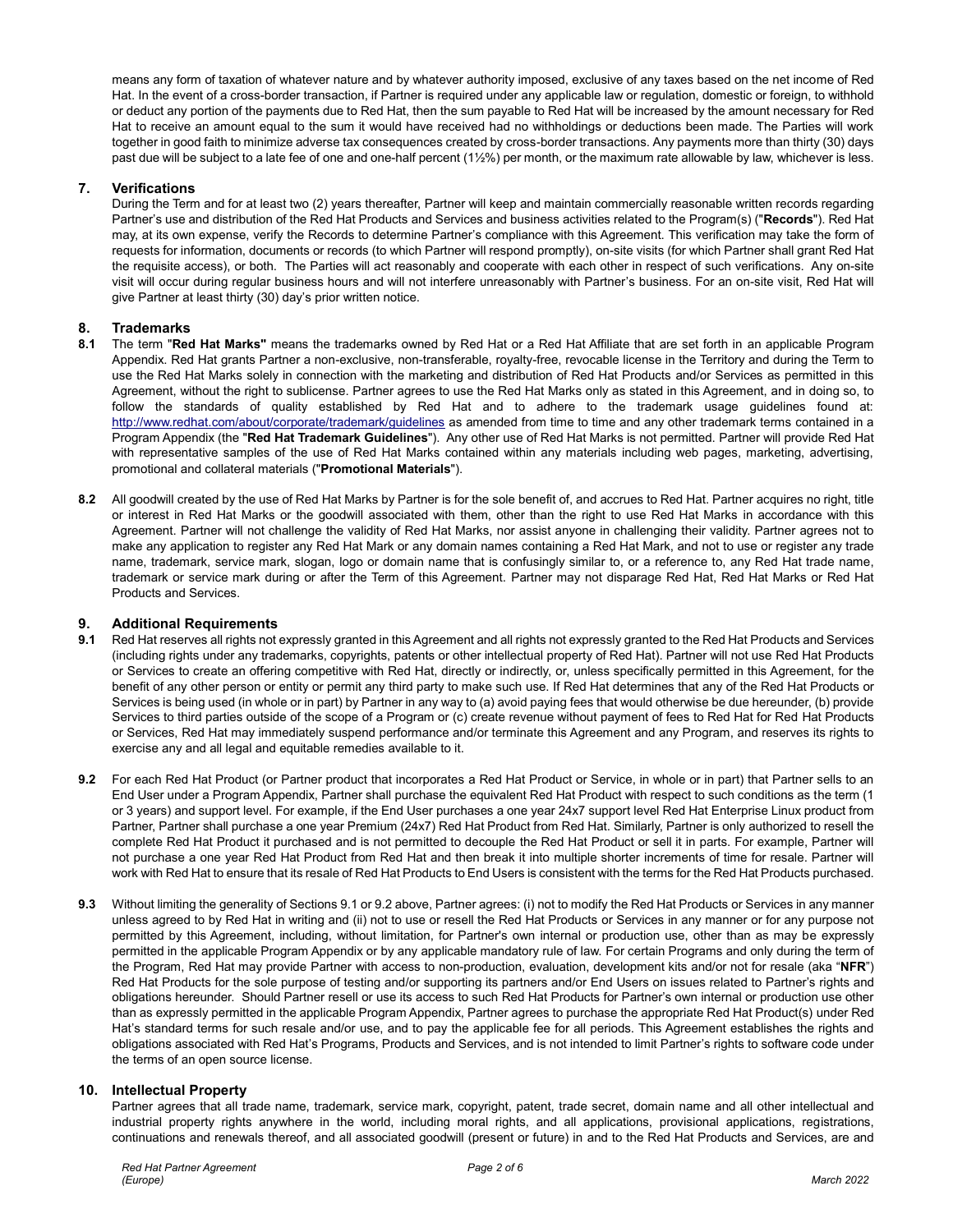will, as among the Parties, be owned by and vested in Red Hat or its licensors, notwithstanding any use of terms such as "purchase," "sale" or the like within this Agreement. Red Hat may provide access to third party software programs with the Red Hat Software that are not part of the Red Hat Software. These third party programs are (a) not required to run the Red Hat Software, (b) provided as a convenience, and (c) subject to their own license terms. The license terms either accompany the third party software programs and/or may be viewed at [http://www.redhat.com/licenses/thirdparty/eula.html.](http://www.redhat.com/licenses/thirdparty/eula.html) If Partner does not agree to abide by the license terms for the third party software programs, then Partner may not install, use or distribute them.

## **11. Limited Warranties, Limitation of Liability, Disclaimer of Damages and Insurance and Indemnity**

- **11.1 General Representations and Warranties.** Red Hat represents and warrants that: (a) the Services will be performed in a professional and workmanlike manner by qualified personnel; (b) it has the authority to enter into this Agreement with Partner; and (c) to Red Hat's knowledge, Red Hat branded Software does not, at the time of delivery to Partner, include malicious code for the purpose of damaging or corrupting the Software.
- **11.2 Disclaimer of Warranties.** EXCEPT AS SET FORTH IN SECTION 11.1 ABOVE, TO THE MAXIMUM EXTENT PERMITTED BY APPLICABLE LAW, THE RED HAT PRODUCTS AND SERVICES ARE PROVIDED "AS IS" AND WITHOUT WARRANTIES OR CONDITIONS OF ANY KIND, INCLUDING IMPLIED WARRANTIES OF MERCHANTABILITY, NON-INFRINGEMENT AND FITNESS FOR A PARTICULAR PURPOSE. Partner will make no representations or warranties on behalf of Red Hat regarding the Red Hat Products or Services in connection with the distribution of the Red Hat Products or Services or otherwise.
- **11.3 Limitation of Liability.** TO THE MAXIMUM EXTENT PERMITTED BY APPLICABLE LAW, FOR ALL EVENTS AND CIRCUMSTANCES, RED HAT'S AND ITS AFFILIATES' AGGREGATE AND CUMULATIVE LIABILITY TO PARTNER AND ITS AFFILIATES ARISING OUT OF OR RELATING TO THIS AGREEMENT AND ANY ORDER FORM HEREUNDER, INCLUDING WITHOUT LIMITATION ON ACCOUNT OF PERFORMANCE OR NON-PERFORMANCE OF OBLIGATIONS, REGARDLESS OF THE FORM OF THE CAUSE OF ACTION, WHETHER IN CONTRACT, TORT (INCLUDING, WITHOUT LIMITATION, NEGLIGENCE), STATUTE OR OTHERWISE WILL BE LIMITED TO DIRECT DAMAGES AND WILL NOT EXCEED THE TOTAL AMOUNT PAID TO RED HAT AND ITS AFFILIATES BY PARTNER AND ITS AFFILIATES UNDER THIS AGREEMENT DURING THE TWELVE (12) MONTHS PRECEDING THE FIRST EVENT GIVING RISE TO LIABILITY FOR THE RED HAT PRODUCT OR SERVICE THAT IS THE SUBJECT MATTER OF THE CLAIM OR U.S. \$5,000.00, WHICHEVER IS GREATER. THE FOREGOING LIMITATION SHALL NOT APPLY TO CLAIMS FOR BODILY INJURY (INCLUDING DEATH) AND DAMAGE TO TANGIBLE PERSONAL PROPERTY CAUSED BY THE NEGLIGENCE OF RED HAT OR ITS EMPLOYEES.
- **11.4 Disclaimer of Damages.** NOTWITHSTANDING ANYTHING TO THE CONTRARY CONTAINED IN THIS AGREEMENT OR ANY ORDER FORM, TO THE MAXIMUM EXTENT PERMITTED BY APPLICABLE LAW, IN NO EVENT WILL RED HAT OR ITS AFFILIATES BE LIABLE TO THE PARTNER OR ITS AFFILIATES FOR: ANY CLAIM BASED UPON A THIRD PARTY CLAIM; ANY INCIDENTAL, CONSEQUENTIAL, SPECIAL, INDIRECT, EXEMPLARY OR PUNITIVE DAMAGES, WHETHER ARISING IN TORT, CONTRACT, OR OTHERWISE; OR FOR ANY DAMAGES ARISING OUT OF OR IN CONNECTION WITH ANY MALFUNCTIONS, DELAYS, LOSS OF DATA, LOST PROFITS, LOST SAVINGS, INTERRUPTION OF SERVICE, LOSS OF BUSINESS OR ANTICIPATORY PROFITS, EVEN IF RED HAT OR ITS AFFILIATES HAVE BEEN ADVISED OF THE POSSIBILITY OF SUCH DAMAGES. Without limiting the generality of the foregoing disclaimer, Red Hat Products and Services are not specifically designed, manufactured or intended for use in (a) the planning, construction, maintenance, control or direct operation of nuclear facilities, (b) aircraft navigation, control or communication systems, weapons systems or (c) direct life support systems. Partner agrees that it is solely responsible for the results obtained from the use of the Red Hat Products and Services.
- **11.5 Insurance and Indemnity.** Partner shall put in place and at all times maintain during the Term and for two (2) years thereafter, at its own cost and expense, appropriate and sufficient commercial general liability insurance with a reputable insurance company to cover the activities of Partner contemplated in this Agreement. The premiums for these policies of insurance shall be the responsibility of Partner. Upon request, Partner will provide Red Hat certificates of insurance for all insurance coverage**.** Partner will indemnify and hold harmless Red Hat from any and all liability, losses, costs, damages or expenses, including reasonable attorney's, solicitor's or legal fees and costs, resulting from or arising out of third party demands or claims against Red Hat relating to any of Partner's actions including, but not limited to, performance or non-performance under this Agreement.

# **12. Publicity and Confidentiality.**

- **12.1 Publicity.** Partner will keep confidential and will not disclose market or advertise to third parties the terms of this Agreement (including the fees paid hereunder). Partner or Red Hat may reference its relationship with the other, in the normal course of business including during earnings calls, discussions with analysts, meetings with the press, customer briefings, general marketing activities and in regulatory filings. Neither Party will issue formal press releases or other similar activities referencing the other Party without the written consent of the other Party.
- **12.2 Confidential Information.** The Parties agree that Confidential Information provided under this Agreement will be held and maintained in confidence and each Party will use at least the same degree of care to protect such Confidential Information that it uses to protect its own confidential information, but in no event less than reasonable care. The recipient may use Confidential Information of the other Party only for the purposes of exercising its rights and fulfilling its obligations under this Agreement. Confidential Information may be disclosed only to Affiliates, employees, agents and contractors with a need to know, and to its auditors and legal counsel, provided in each case they are under a written obligation or legal duty to keep such information confidential using standards of confidentiality not less restrictive than those required by this Agreement. **"Confidential Information"** means all information (including pricing) and materials disclosed by either Party to the other during the Term that is either marked confidential or, by the nature of the information or the circumstances surrounding its disclosure, would reasonably be considered confidential. Confidential Information does not include information that (i) is or later becomes publicly available without breach of this Agreement, or is disclosed by the disclosing Party without obligation of confidentiality; (ii) is known to the recipient at the time of disclosure by the disclosing Party without obligation of confidentiality; (iii) is independently developed by the recipient without use of the Confidential Information; (iv) becomes lawfully known or available to the recipient without restriction from a source having the lawful right to disclose the information; (v) is generally known or easily ascertainable by parties of ordinary skill in the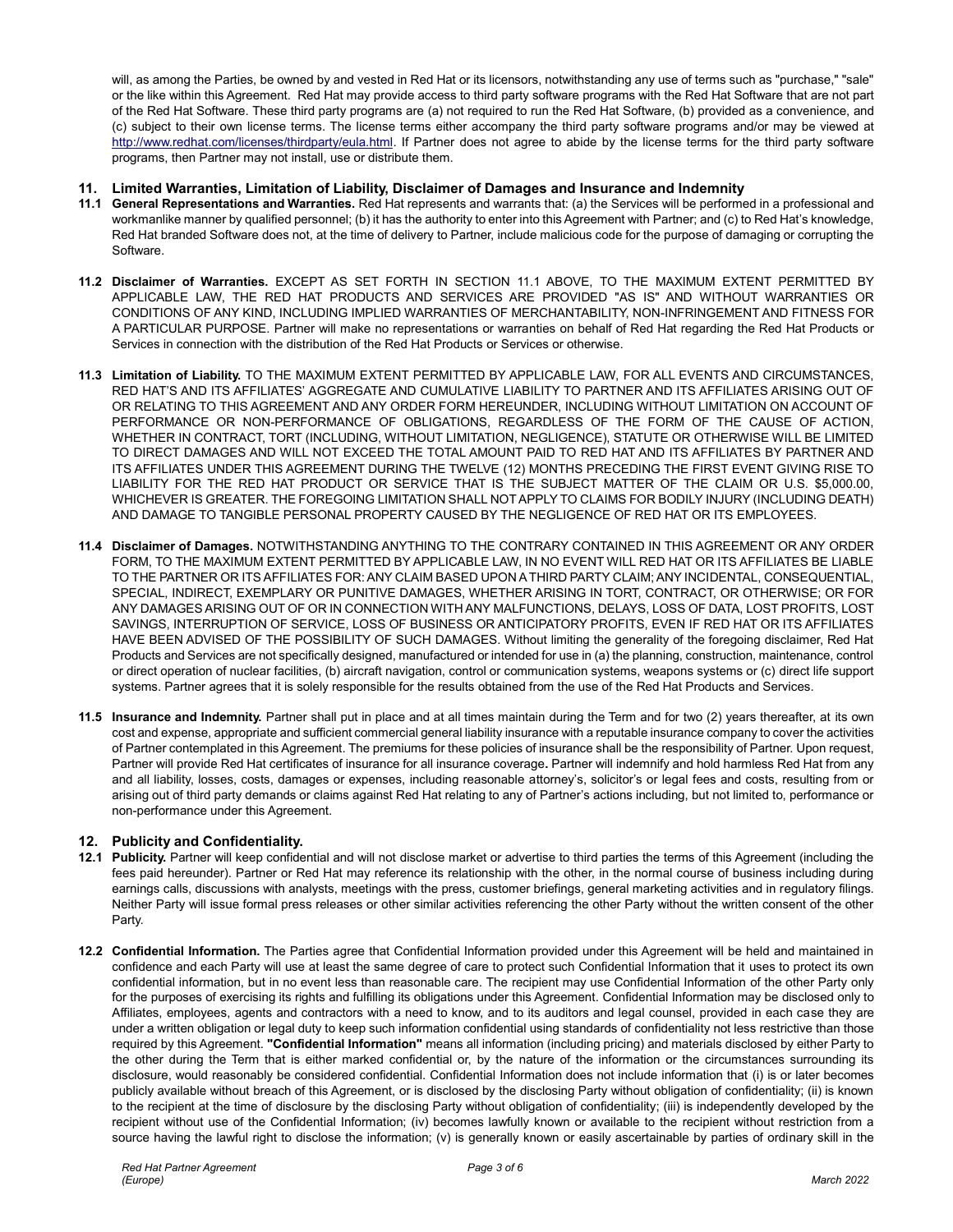business of the recipient; or (vi) is software code in either object code or source code form that is licensed under an open source license**.**  Except in relation to Partner's obligations pursuant to Section 12.1, both Parties agree that obligations of confidentiality will exist for a period of two (2) years following initial disclosure of the particular Confidential Information.

# **13. Termination**

- **13.1 Term.** This Agreement begins on the Effective Date and continues until the expiration or termination of all applicable Program Appendices ("**Term**"). The term of each Program Appendix is independent of the term of any other Program Appendix. "**Effective Date**" means the first date when both Parties [have fully accepted or] signed the Agreement.
- **13.2 Termination by Red Hat or Partner.** Red Hat may (without prejudice to any other right or remedy) terminate this Agreement in whole or in part (including any Program Appendix and Partner's participation in any Program) for any reason at any time upon ninety (90) days prior written notice to Partner. If Partner or Red Hat breaches the terms of this Agreement, and the breach is not cured within thirty (30) days after written notice of the breach is given to the breaching Party (except for payment obligations, in which case five (5) days), then the other Party may, by giving written notice of termination to the breaching Party, terminate this Agreement in whole or in part (including any Program Appendix and Partner's participation in any Program) without prejudice to any other right or remedy; unless a shorter cure period is otherwise stated under this Agreement or in the applicable Program Appendix and provided that no cure period is required for a breach of Sections 8, 9.1, 12.2 or 14.3 hereof.
- **13.3 Effect of Agreement Termination or Expiration**. Termination or expiration of this Agreement in whole for any reason will immediately terminate Partner's participation in any and all Programs. Upon such termination or expiration, Partner will immediately (i) cease referring to itself as a Red Hat Partner, or any other title associated with the Program, and using those titles in any communication or advertising; (ii) to the extent applicable, cease all promotion, demonstration, sale(s) and distribution of the Red Hat Products and/or Services; (iii) cease all use of the Red Hat Marks; (iv) return or destroy, at Red Hat's option, all printed materials containing Red Hat Marks, including all documentation and Promotional Materials; and (v) remit all fees due to Red Hat within fifteen (15) days of such termination or expiration. If the termination is not the result of a Partner breach, the Partner will be entitled to sell, for a period of no longer than sixty (60) days after termination, any of its inventory of Red Hat Products (subject to this Agreement) for which Red Hat has been fully paid and that are required to fulfill any unperformed contracts of Partner outstanding at the date of termination or expiration. All rights and obligations of the Parties under this Agreement and all applicable Program Appendices will terminate immediately, except that obligations under Sections 6, 7, 8.2, 10, 11.2 – 11.5, 12, 13.3 - 13.4, 14.1 - 14.3, 14.6, 15, and 17 hereof, and any Partner payment obligations will survive such termination or expiration. Termination of this Agreement shall not affect any agreements between Red Hat and any End User.
- **13.4 No Compensation.** Upon termination or expiration of this Agreement for any reason or at any time, Red Hat will have no obligation to Partner (except as Red Hat otherwise may be liable to Partner for Red Hat's material breach of this Agreement), or to any employee, agent or representative of Partner, for compensation or for damages of any kind, whether on account of the loss by Partner or such employee, agent or representative of present or prospective sales, investments, compensation or goodwill. Partner hereby indemnifies and holds Red Hat harmless from and against any and all claims, costs, damages and liabilities whatsoever asserted by any employee, agent or representative of Partner under any applicable cancellation, termination, labor, social security, payments under national insurance, or other laws or regulations.

# **14. General Provisions**

- **14.1 Governing Law and Venue.** This Agreement, and any dispute or claim arising out of or in connection with it (including any dispute or claim relating to non-contractual obligations), shall be governed by, and construed in accordance with, English law. The courts of England and Wales shall have exclusive jurisdiction to settle any dispute or claim arising out of or in connection with this Agreement (including any noncontractual disputes or claims)*.*
- **14.2 Notices.** All notices, consents, waivers and other communications required or permitted by this Agreement must be in English, in writing, and will be deemed given when (a) delivered to the appropriate address by hand or by nationally recognized overnight courier service (costs prepaid); (b) sent by facsimile or e-mail with written confirmation of transmission by the transmitting equipment delivered promptly thereafter; or (c) received by the addressee, if sent by certified mail, return receipt requested, in each case to the following addresses, facsimile numbers or e-mail addresses and marked to the attention of the person (by name or title) designated hereafter (or to such other address, facsimile number, e-mail address or person as a Party hereto may designate by notice to the other Parties hereto): For Partner: the most current address/fax number indicated by Partner to Red Hat in writing; For Red Hat: General Counsel, Red Hat, Inc., 100 East Davie Street, Raleigh, North Carolina 27601; Facsimile: +1 (919) 754-3704 and Red Hat, Limited., 6700 Cork Airport Business Park, Kinsale Road, Cork, Ireland.

# **14.3 Compliance with Law and Export Controls**

- **14.3.1** As between Red Hat and Partner, Partner (a) understands that countries, including the U.S., may restrict the import, use, export, re-export or transfer of encryption products and other controlled materials (which may include Red Hat Products, Services or related technical information) ("**Controlled Materials**"); (b) will be solely responsible for compliance with any such import, use, export, re-export, or transfer restrictions in connection with Partner's use, sale and/or distribution of Controlled Materials; and (c) will be the importer and exporter of record of the Controlled Materials that Partner uses, sells and/or distributes, and is responsible for all associated obligations, including but not limited to, paying all import duties and tariffs, and obtaining any required regulatory approvals, registrations, and export and import licenses.
- **14.3.2** Partner acknowledges that Red Hat may be prohibited from providing Controlled Material(s) if Red Hat has knowledge or reason to believe that a violation of the applicable law will or has occurred.
- **14.3.3** As required by U.S. law, Partner represents and warrants that it: (a) understands that certain of the Controlled Materials are of U.S. origin and subject to export controls under the U.S. Export Administration Regulations (the "**EAR**"); (b) is not located in (or owned or controlled by any person or entity located in) any country listed in Country Group E:1 in Supplement No. 1 to part 740 of the EAR or by any person or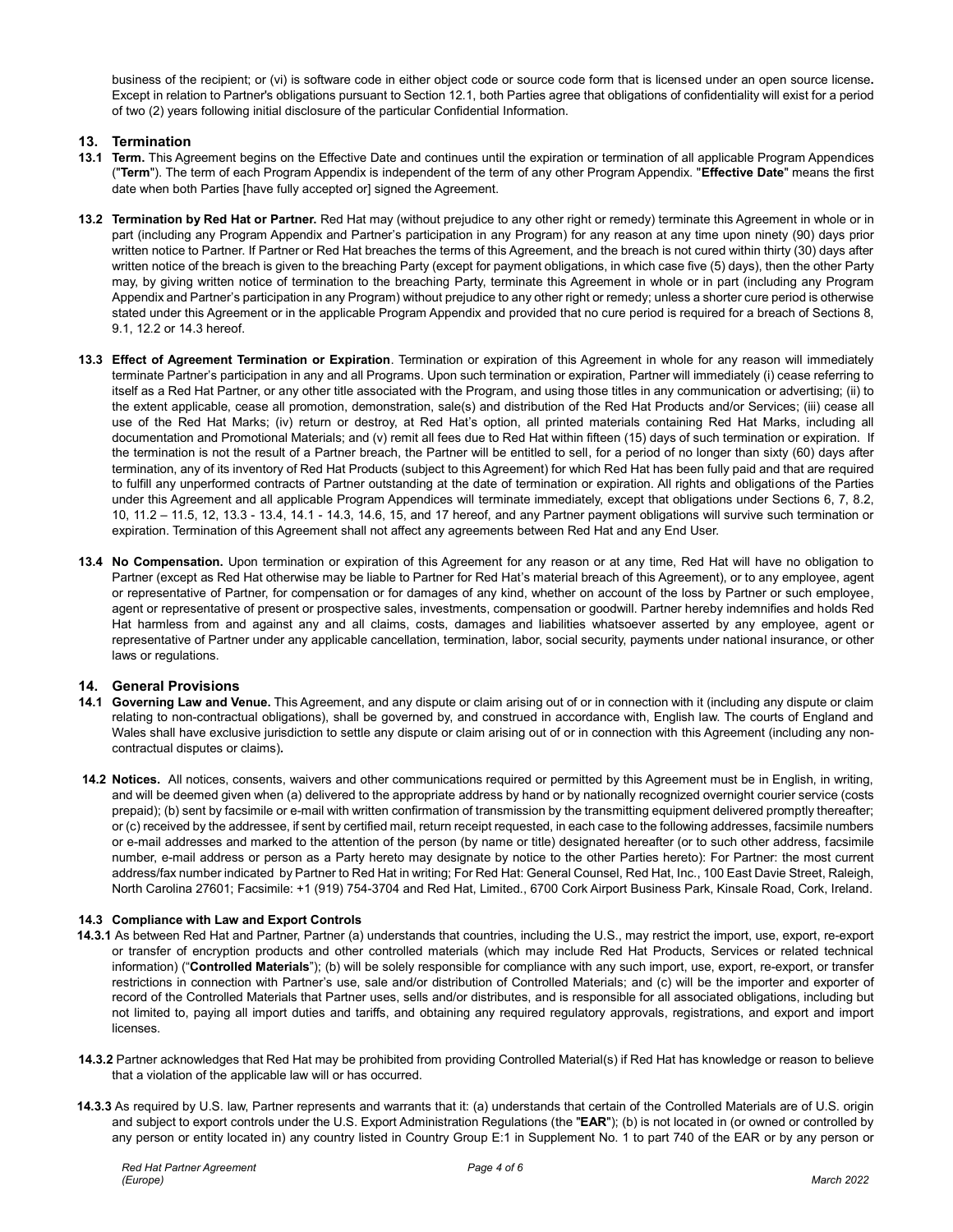entity listed on the U.S. Department of Treasury Office of Foreign Assets Control ("OFAC") list of Specially Designated Nationals and Blocked Persons ("SDNs") (and is not 50% or more owned or controlled by any one or more persons or entities identified on the SDN list); (c) will not export, re-export or transfer the Controlled Materials to (1) any prohibited destination, (2) anyone who has been prohibited from participating in U.S. export transactions by any federal agency of the U.S. government or (3) any end user who Partner knows or has reason to know will use them in the design, development or production of nuclear, chemical or biological weapons, or rocket systems, space launch vehicles, or sounding rockets, or unmanned air vehicle systems or any other prohibited use under the EAR; and (d) understands and agrees that if it is in the United States and exports, re-exports or transfers the Controlled Materials to eligible end users, it will, to the extent required by EAR Section 740.17(e), submit semi-annual reports to the U.S. Commerce Department's Bureau of Industry and Security, that include the name and address (including country) of each transferee.

- **14.3.4** Partner and its Affiliates and any other persons performing any activities related to this Agreement will comply with all applicable laws and regulations, including all applicable anti-corruption laws and regulations, such as the U.S. Foreign Corrupt Practices Act and the U.K. Bribery Act (collectively, the "**Anti-Corruption Laws**"), and will not engage in conduct that would cause Red Hat to violate any law or regulation including the Anti-Corruption Laws. None of Partner or its Affiliates, or any other persons performing activities related to this Agreement shall, directly or indirectly, offer, pay, promise to pay, or authorize the payment of anything of value to any government or public official to influence that government or public official in his or her official capacity in order to retain or obtain business for Partner or Red Hat, or to secure any improper advantage for Partner or Red Hat. For purposes of this Agreement, government or public official includes employees and officers of a government agency, department or instrumentality, as well as the employees or officers of government-owned or government-controlled companies, public international organizations, political parties and candidates for political office None of Partner or its Affiliates or any other persons performing activities related to this Agreement shall, directly or indirectly, offer, promise or give a financial or other advantage to any person in order to induce the recipient to improperly perform any relevant function or activity, or to reward the recipient for the improper performance of any relevant function or activity, nor shall they solicit or accept a financial or other advantage from any Person in exchange for the improper performance of any relevant function or activity. Partner will not submit any falsified documents or records to Red Hat. Partner will not permit its resellers or partners or any third-party business partners (collectively, "**Supply Chain Entities**") acting on behalf of Partner in connection with the services performed under this Agreement to do anything that would violate or cause Red Hat to violate any law or regulation including the Anti-Corruption Laws. If Red Hat believes that Partner or any Supply Chain Entitiy has breached or may breach any of the provisions of this Section or a notice is provided pursuant to this Section, Red Hat may terminate the Agreement or suspend its performance without any liability to Partner.
- **14.3.5** Partner will not engage in any activity that is prohibited under the Anti-boycotting Act (50 USCA 2407) and the Restrictive Trade Practices or Boycotts Regulations of the EAR (set forth in 15 CFR Part 760) and shall comply with any applicable reporting requirements thereunder.
- **14.3.6 Data protection.** Partner undertakes that it will at all times comply with the provisions of all domestic and foreign data protection, data security and privacy laws and regulations applicable to its obligations arising under or pursuant this Agreement (including without limitation, Regulation (EU) 2016/679 of 27 April 2016, General Data Protection Regulation), and will ensure that its Affiliates and its and their employees, agents and contractors do likewise.
- **14.4 No Assignment.** This Agreement is only assignable by Partner with Red Hat's prior written consent. Any assignment made by Partner without Red Hat's prior written consent will be void and Red Hat will not be required to recognize the assignment. Red Hat may assign any or all of its rights and delegate or novate any or all of its obligations hereunder without the prior approval of Partner. At the request of Red Hat, Partner will execute any papers or documents reasonably necessary to give effect to such assignment or novation. Partner shall promptly notify Red Hat of any material change to its ownership structure.
- **14.5 Independent Contractor.** Partner and Red Hat are independent contractors for all purposes, without express or implied authority to bind the other. Neither Party nor its employees, agents or contractors is entitled to any employee benefits of the other. Each Party will be responsible for all costs and expenses incident to performing its business. Nothing in this Agreement shall be deemed to constitute a partnership or to create a relationship of principal and agent between the Parties for any purpose.
- **14.6 Force Majeure.** Neither Party will be liable for nonperformance or delays caused by acts of God, wars, riots, strikes, fires, floods, earthquakes, government restrictions, terrorist acts or other causes beyond its reasonable control. Upon the occurrence of any of the foregoing, the date of performance will be deferred for a period of time equal to the time lost by reason of the delay. This section does not relieve either Party of its obligation(s) to make payments.

## **15. Miscellaneous**

(a) All headings contained in this Agreement are inserted for identification and convenience, and will not be deemed part of this Agreement for purposes of interpretation. (b) If any provision of this Agreement is held invalid or unenforceable for any reason, but would be valid and enforceable if appropriately modified, then such provision will apply with the modification necessary to make it valid and enforceable. If such provision cannot be so modified, the Parties agree that such invalidity will not affect the validity of the remaining provisions of the Agreement. (c) The delay or failure of either Party to exercise any rights hereunder will not constitute or be deemed a waiver or forfeiture of such rights. No waiver will be valid unless in writing and signed by an authorized representative of the Party against whom such waiver or forfeiture is sought to be enforced. (d) If there is a conflict between the Partner Terms and Conditions in this Appendix 1 and any applicable Program Appendix, Program Guide(s), End User License Agreement or any other Program literature, the terms will be interpreted in the following order (1) the applicable Program Appendix, (2) the Partner Terms and Conditions, (3) the End User License Agreement,and (4) the Program Guide. (e) Except as otherwise provided in Section 2, this Agreement may not be changed except by written instrument signed by authorized signatories of the Parties, that makes specific reference to this Agreement. (f) This Agreement may be executed in counterparts, each of which will be deemed an original and all of which will constitute one and the same instrument. (g) The Parties acknowledge that they have each reviewed and participated in settling the terms of this Agreement. Furthermore, the Parties agree that any rule of construction to the